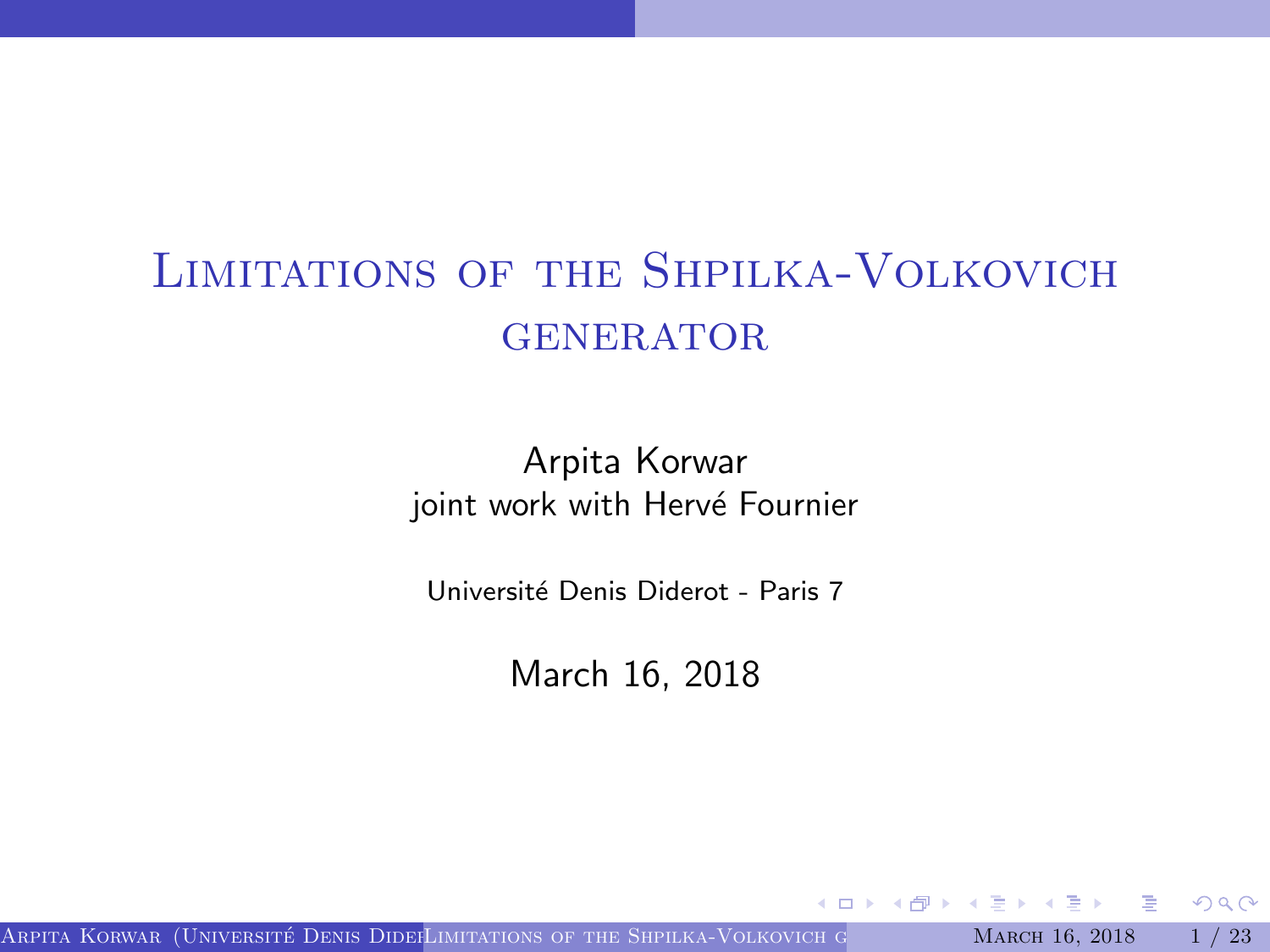

## <sup>2</sup> [Shpilka-Volkovich \(SV\) Generator](#page-10-0)

#### <sup>3</sup> [Finding the Annihilating polynomial](#page-16-0)

Arpita Korwar (Université Denis Dider[Limitations of the Shpilka-Volkovich generator](#page-0-0) March 16, 2018  $2/23$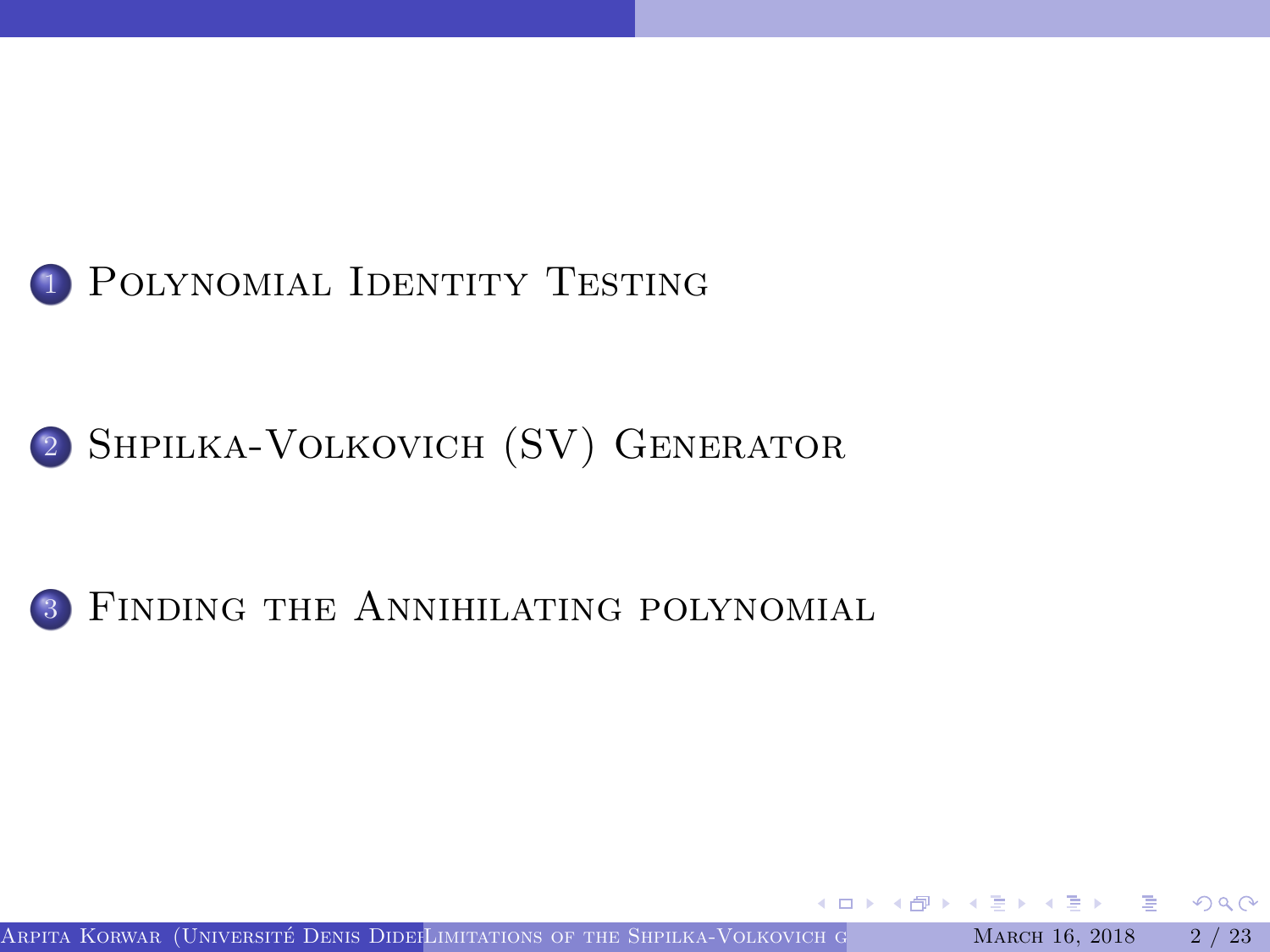# Section 1

## <span id="page-2-0"></span>POLYNOMIAL IDENTITY TESTING

Arpita Korwar (Université Denis Dider[Limitations of the Shpilka-Volkovich generator](#page-0-0) March 16, 2018 3 / 23

× 目 G

 $2Q$ 

4.000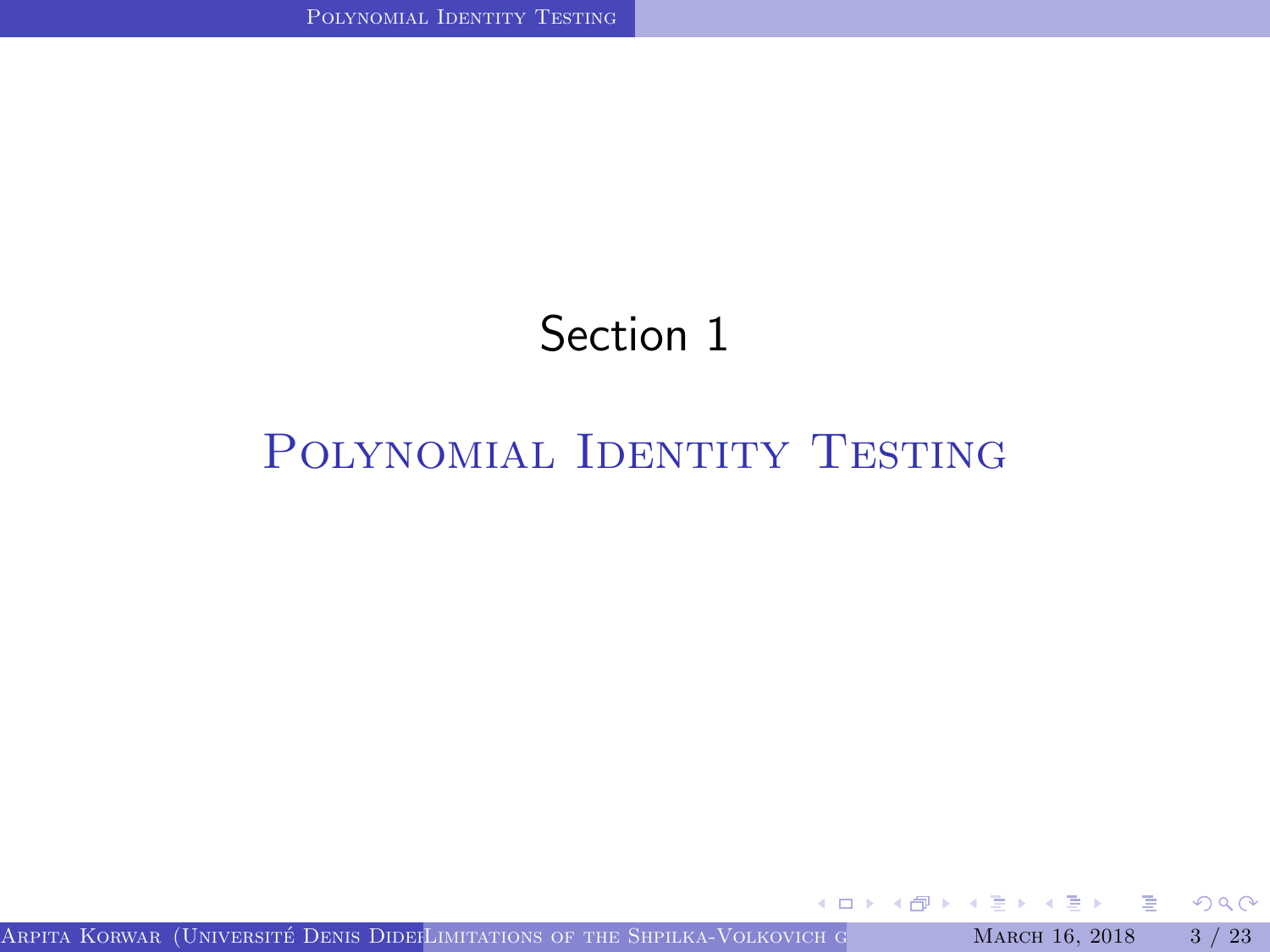[Polynomial Identity Testing](#page-2-0)

# POLYNOMIAL IDENTITY TESTING (PIT)

#### • PIT: Is a given input polynomial identically zero?

Arpita Korwar (Université Denis Dider[Limitations of the Shpilka-Volkovich generator](#page-0-0) March 16, 2018  $4/23$ 

4 D F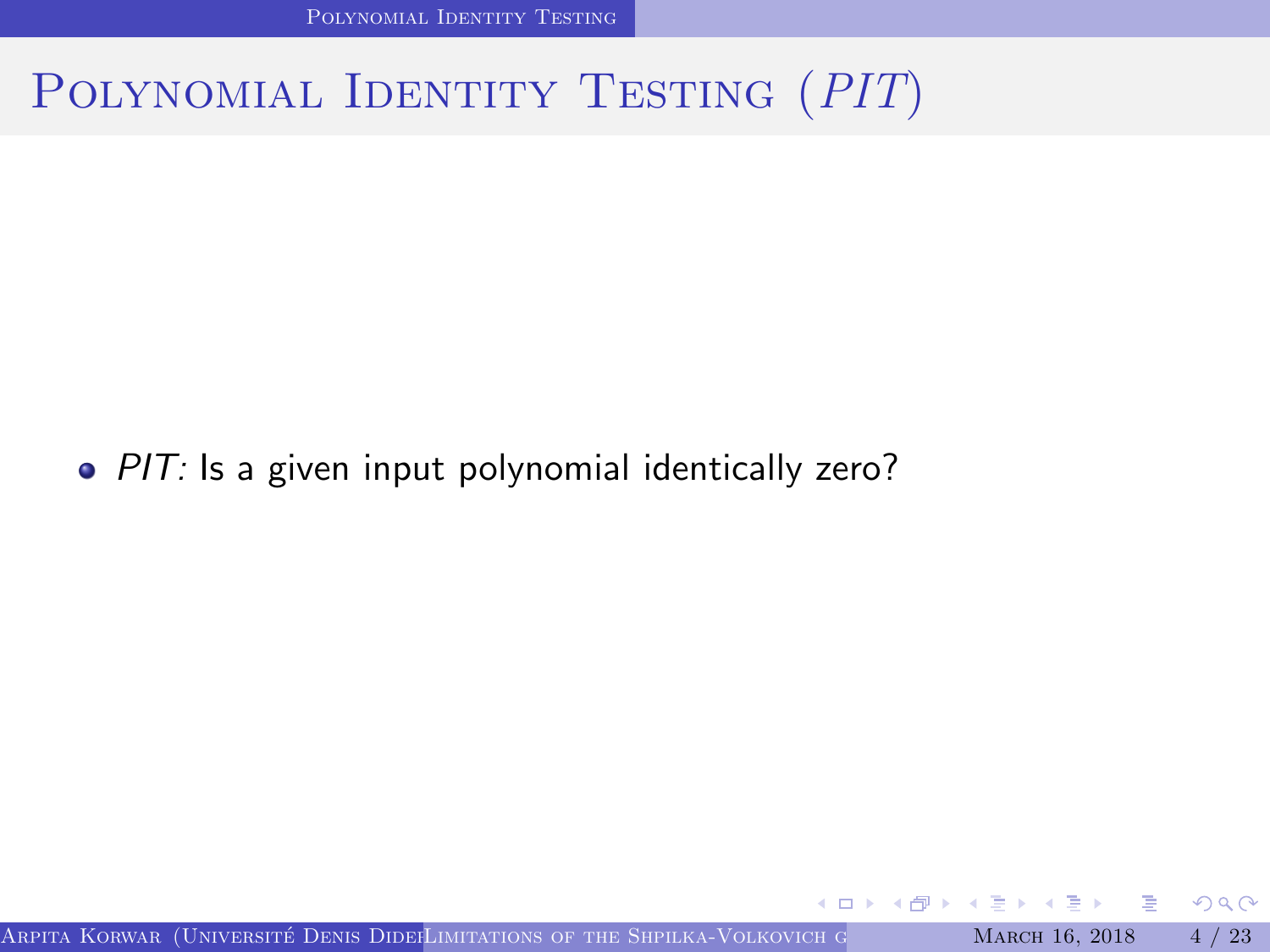#### INPUT MODEL: ARITHMETIC CIRCUITS



A natural and succinct representation of a polynomial.

 $\leftarrow$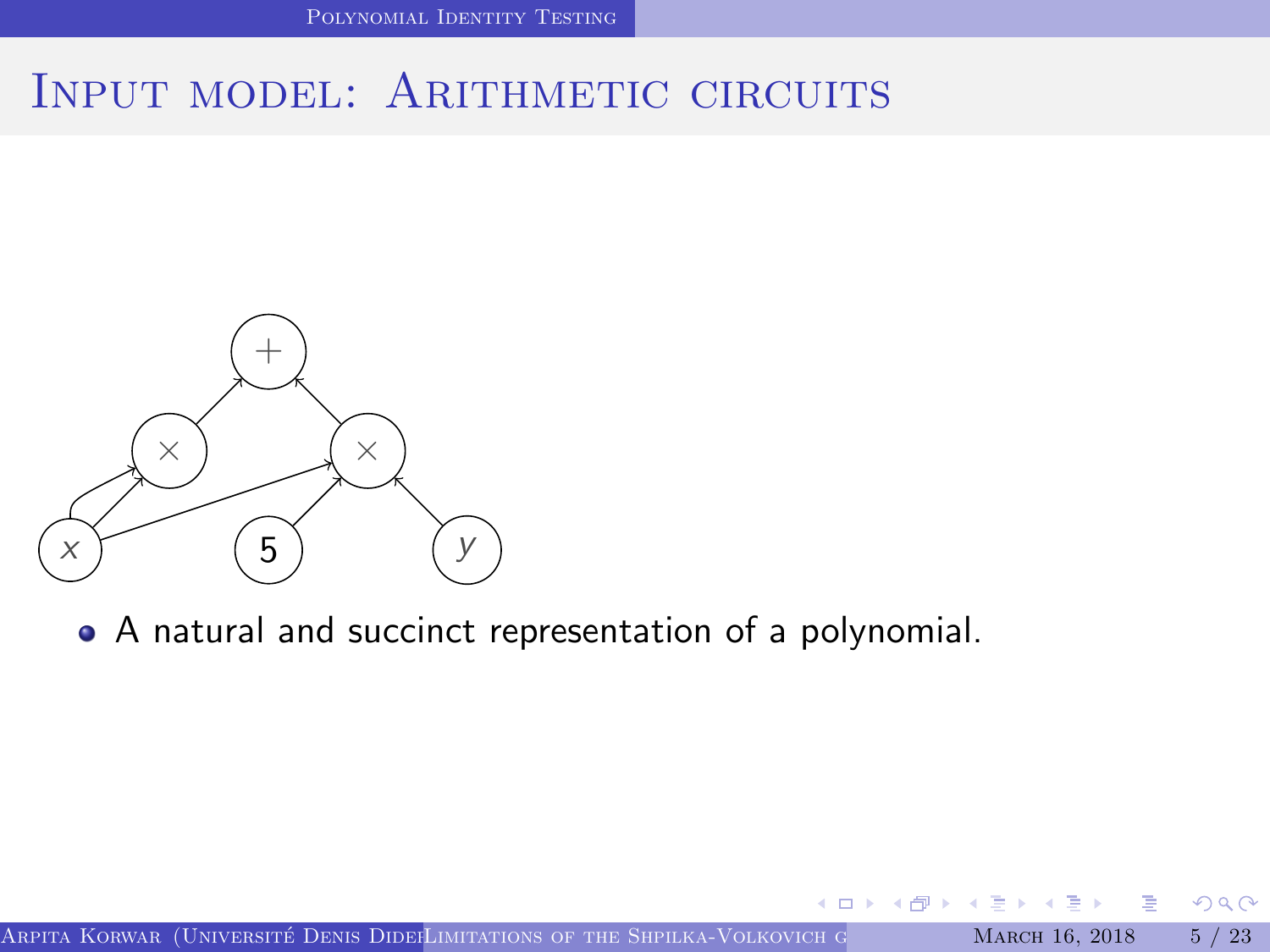• PIT can be classified according to how the polynomial is given to the algorithm.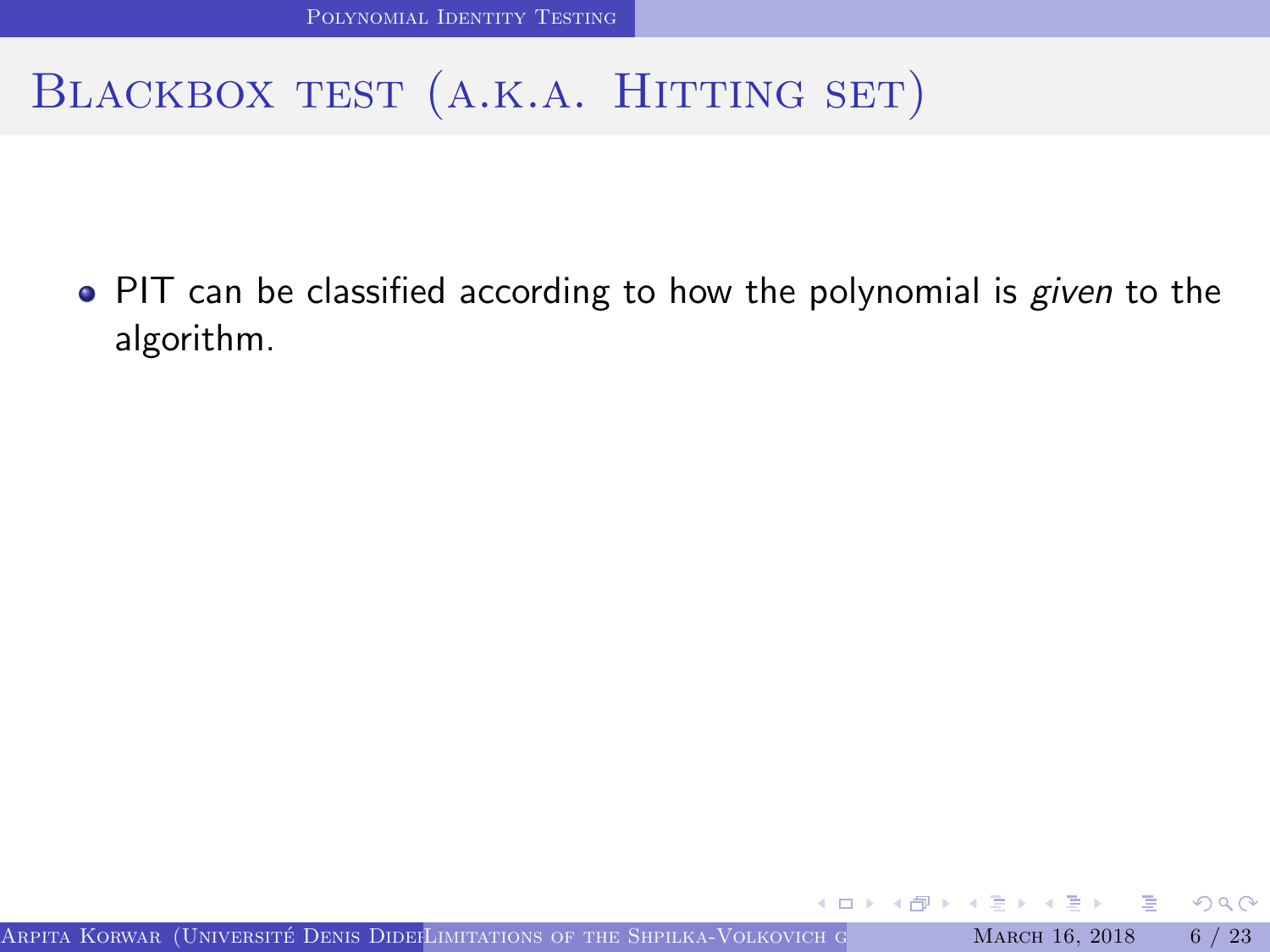• PIT can be classified according to how the polynomial is *given* to the algorithm.



 $QQ$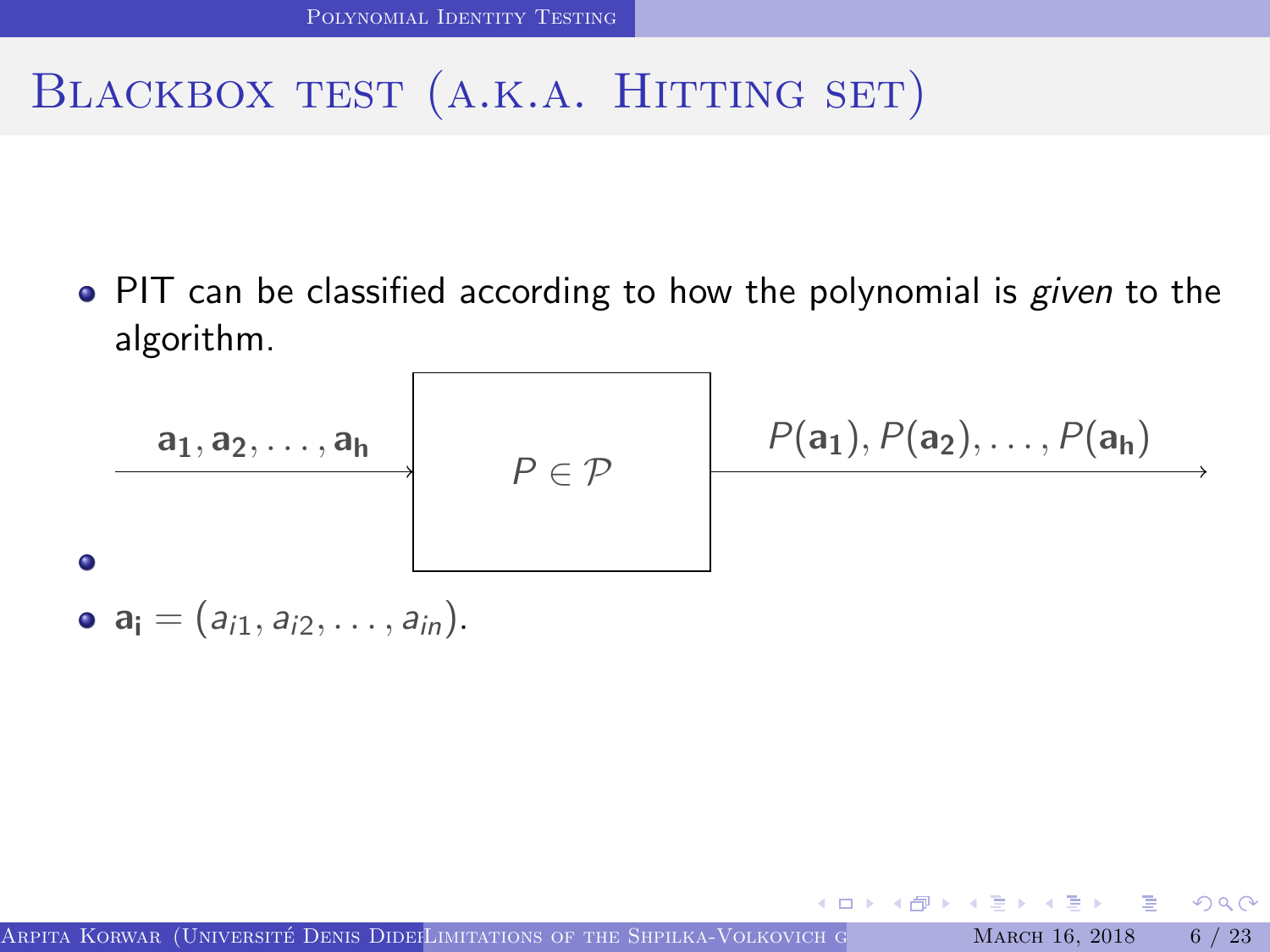• PIT can be classified according to how the polynomial is *given* to the algorithm.



•  $a_i = (a_{i1}, a_{i2}, \ldots, a_{in}).$ 

٠

 $\bullet$  Example: PIT for univariate polynomials of degree bounded by d.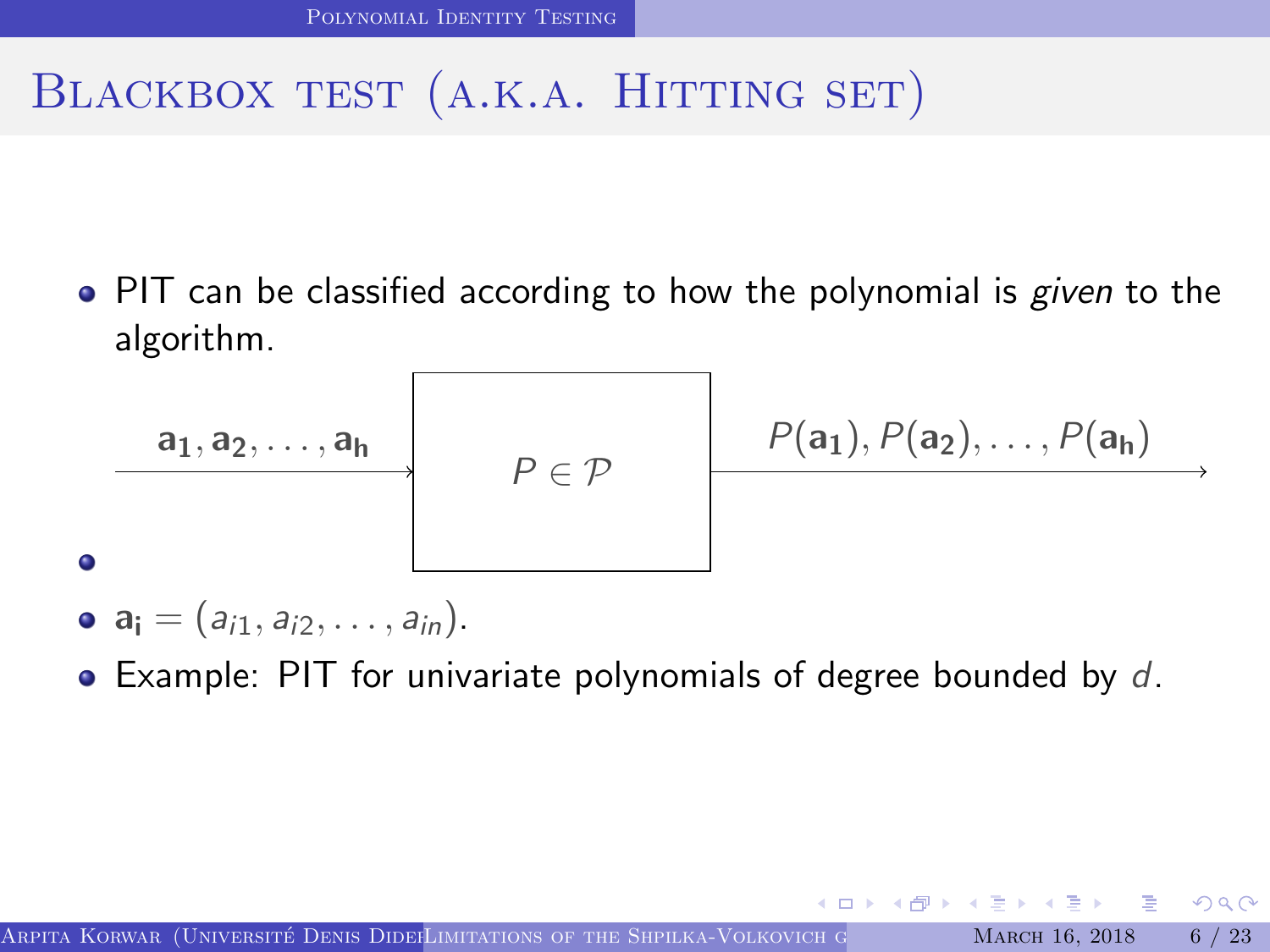• PIT can be classified according to how the polynomial is *given* to the algorithm.



- $a_i = (a_{i1}, a_{i2}, \ldots, a_{in}).$
- $\bullet$  Example: PIT for univariate polynomials of degree bounded by d.
- For *n*-variate  $P$ , a small-degree univariate substitution is enough.

 $QQ$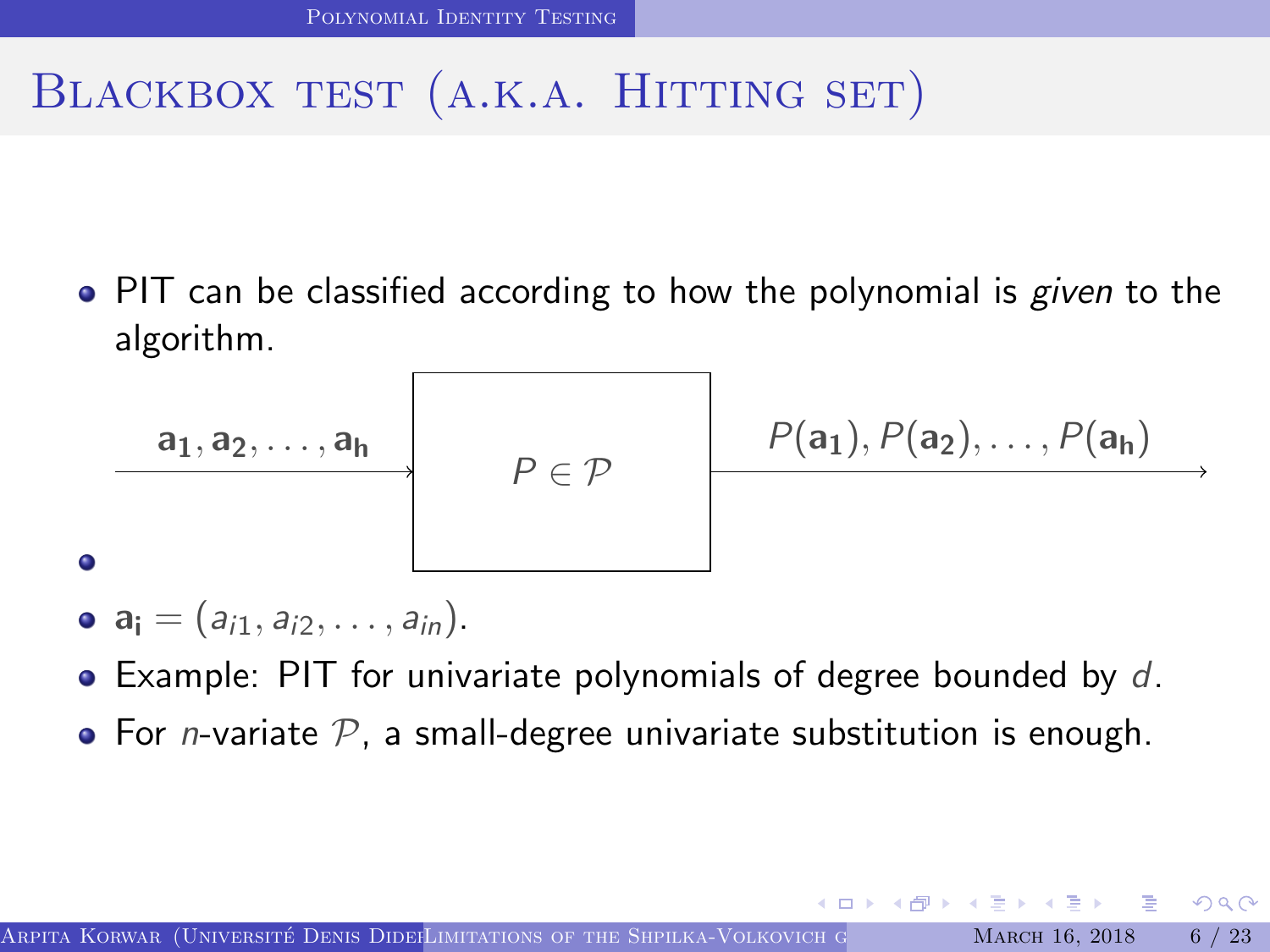#### HITTING SET GENERATOR

- For a family  $P$  of *n*-variate, a polynomial map to *k*-variate polynomials  $(f_1(y), f_2(y), \ldots, f_n(y))$  is a hitting set generator if for all polynomials  $P(x_1, x_2, ..., x_n) \neq 0 \in \mathcal{P}$ ,  $P(f_1(y), f_2(y), ..., f_n(y)) \neq 0$ .
- Final time complexity  $=(\delta d+1)^k$ , where  $d$  is the degree of  $f_i$ s and the polys in  $P$  are of degree  $\delta$ .
- Poly when k is constant. Quasipoly when k is  $log n$ .

 $\Omega$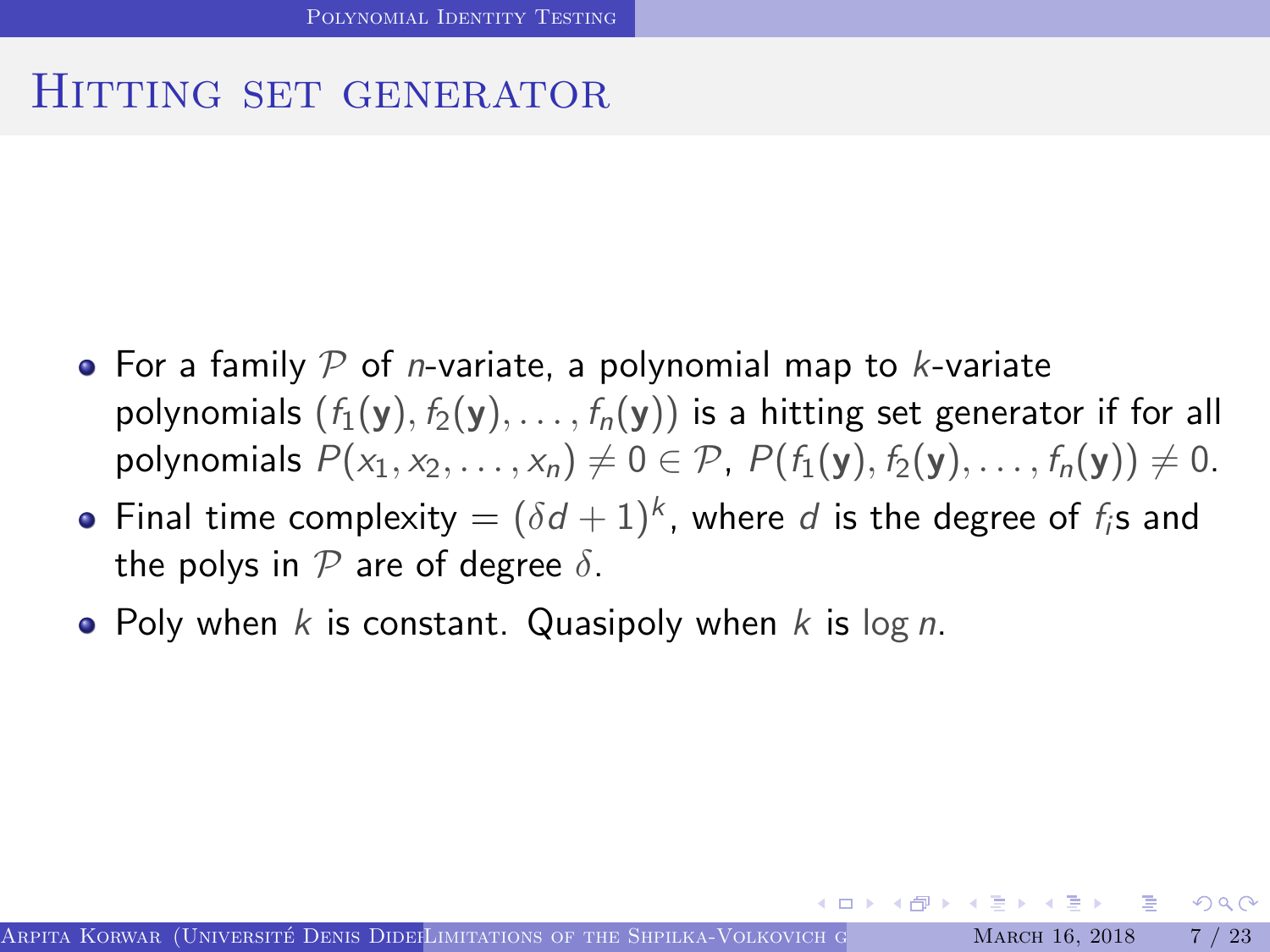# Section 2

# <span id="page-10-0"></span>[Shpilka-Volkovich \(SV\) Generator](#page-10-0)

Arpita Korwar (Université Denis Dider[Limitations of the Shpilka-Volkovich generator](#page-0-0) March 16, 2018 8 / 23

4 D F

G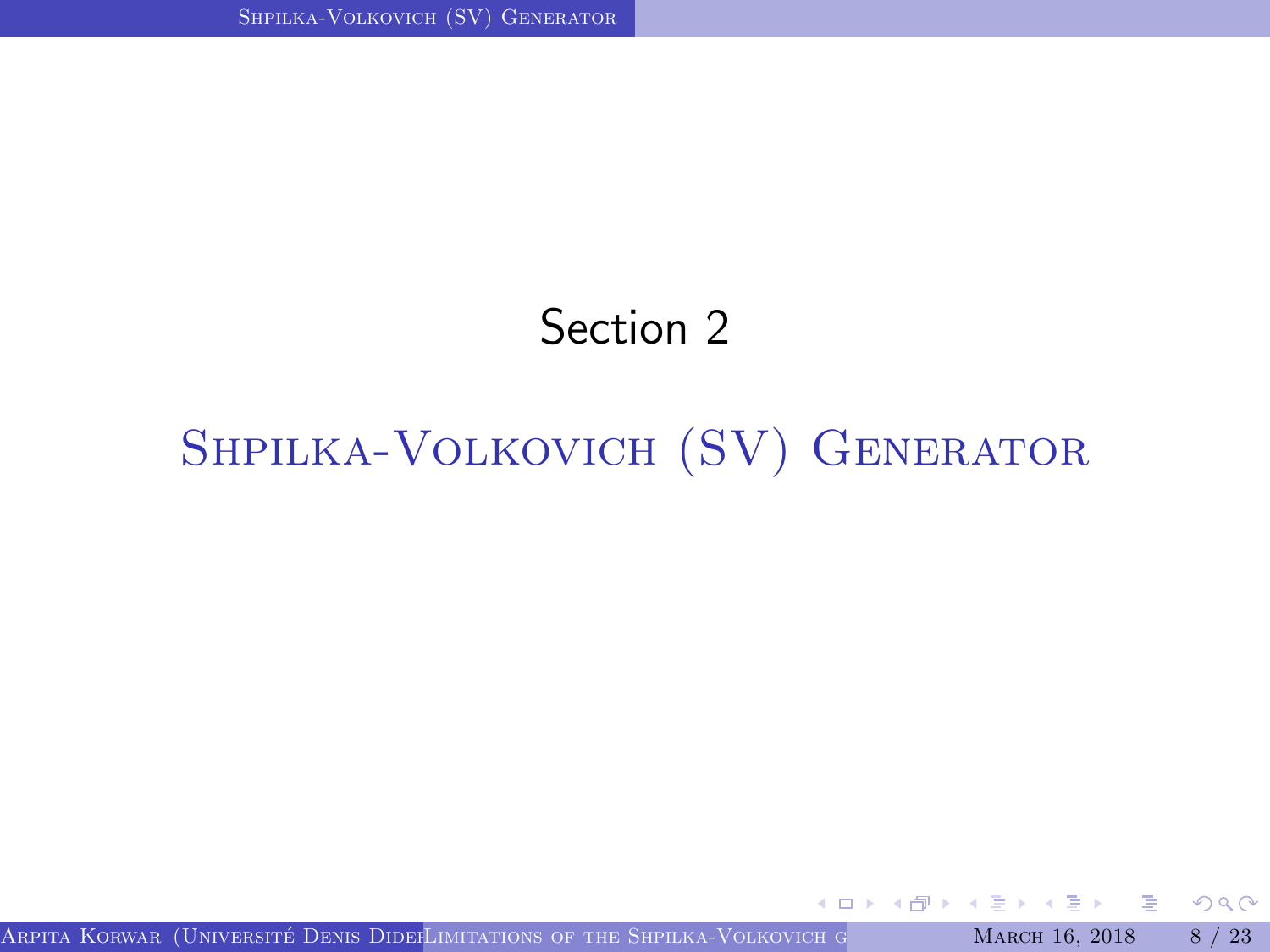## Applications of the SV generator

- $\mathcal{S}^{O(1)}$ -size hitting set for Read-once formulas [\[Shpilka and Volkovich, 2009,](#page-26-0) [Minahan and Volkovich, 2016\]](#page-26-1).
- $\mathcal{S}^{O(1)}$ -size hitting set for Constant-read multilinear formulas [\[Anderson et al., 2015\]](#page-26-2).
- $\mathcal{s}^{O(\log\log s)}$ -size hitting set for Commutative Read-once ABPs [\[Forbes et al., 2014\]](#page-26-3).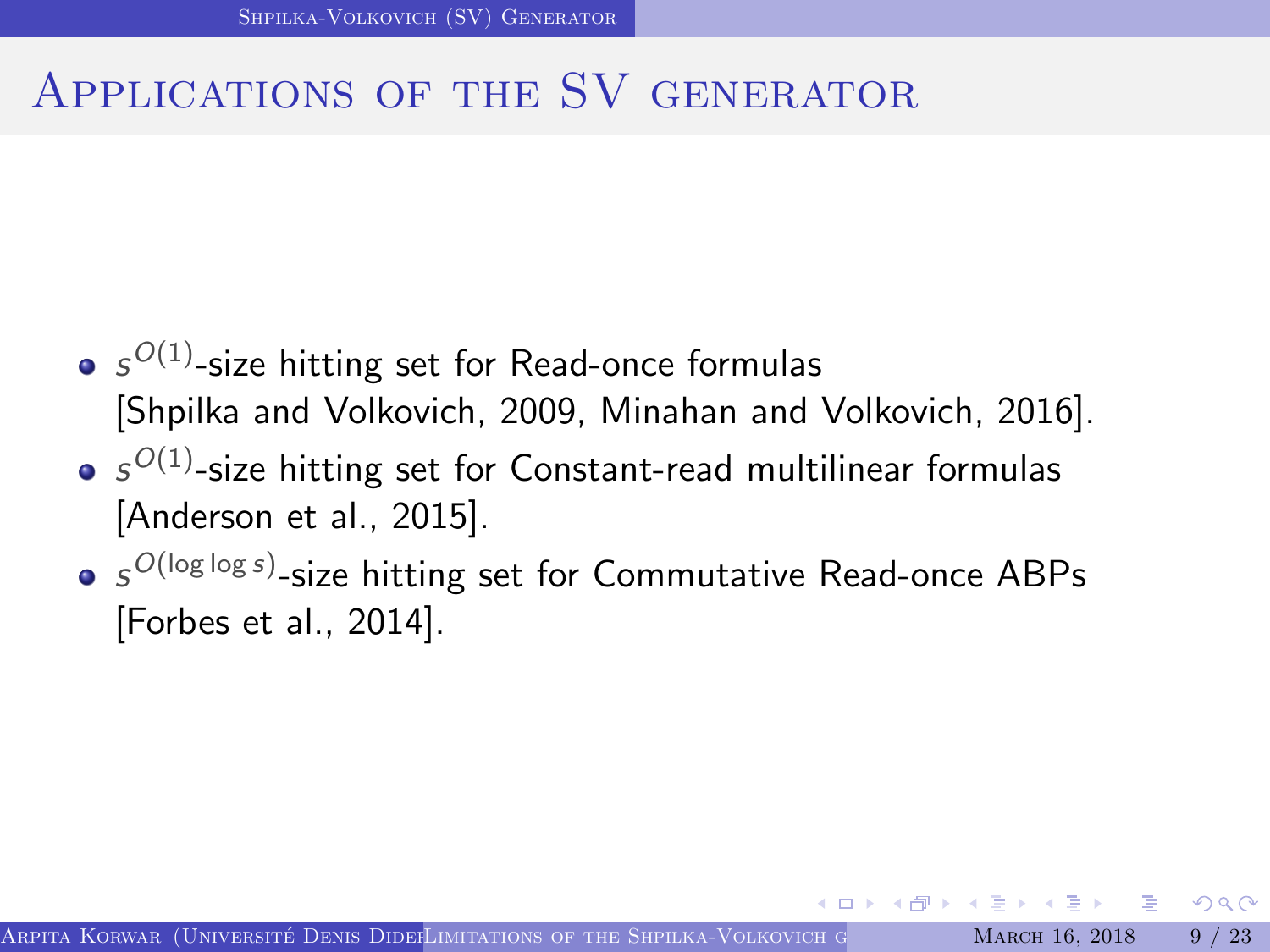#### Polynomials for Lagrange interpolation

- Building blocks of the SV generator.
- Choose  $(a_1, a_2, \ldots, a_n)$  such that all  $a_i$ s are unique.

• 
$$
L_r(y) := \prod_{j \neq r} \frac{(y-a_j)}{(a_r-a_j)}
$$
.  
\n•  $L_r(b) = \begin{cases} 1 \text{ if } b = a_r, \\ 0 \text{ if } b \in \{a_1, a_2, ..., a_n\}, b \neq a_r. \end{cases}$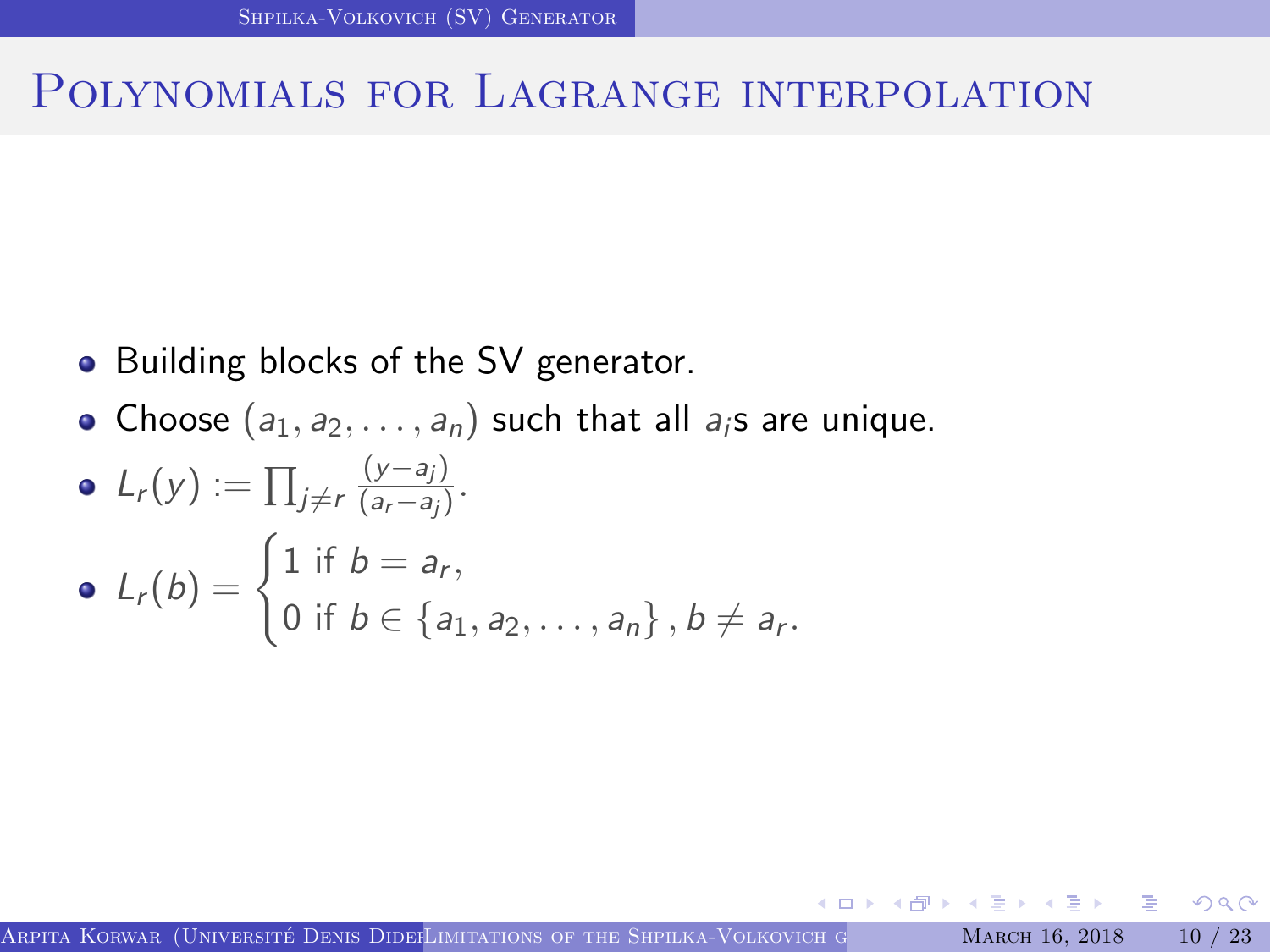# Shpilka-Volkovich map  $(SV_{n,k})$ [SHPILKA AND VOLKOVICH, 2009]

- $SV_{n,1}(y, z) : \mathbb{F}[\mathsf{x}] \longrightarrow \mathbb{F}[y, z]$ , given by  $SV_{n,1}(y, z) : x_r \longmapsto zL_r(y)$ .
- $\bullet$  SV<sub>n,1</sub> is a bivariate map.
- $\bullet$  SV<sub>n,k</sub> (y<sub>1</sub>, z<sub>1</sub>, y<sub>2</sub>, z<sub>2</sub>, . . . , y<sub>k</sub>, z<sub>k</sub>) :  $\mathbb{F}[\mathbf{x}] \longrightarrow \mathbb{F}[\mathbf{y}, \mathbf{z}]$ , given by  $SV_{n,k}(\mathbf{y},\mathbf{z}): x_r \longmapsto \sum_{i=1}^k z_i L_r(y_i).$
- $SV_{n,k}$  is a 2k-variate map.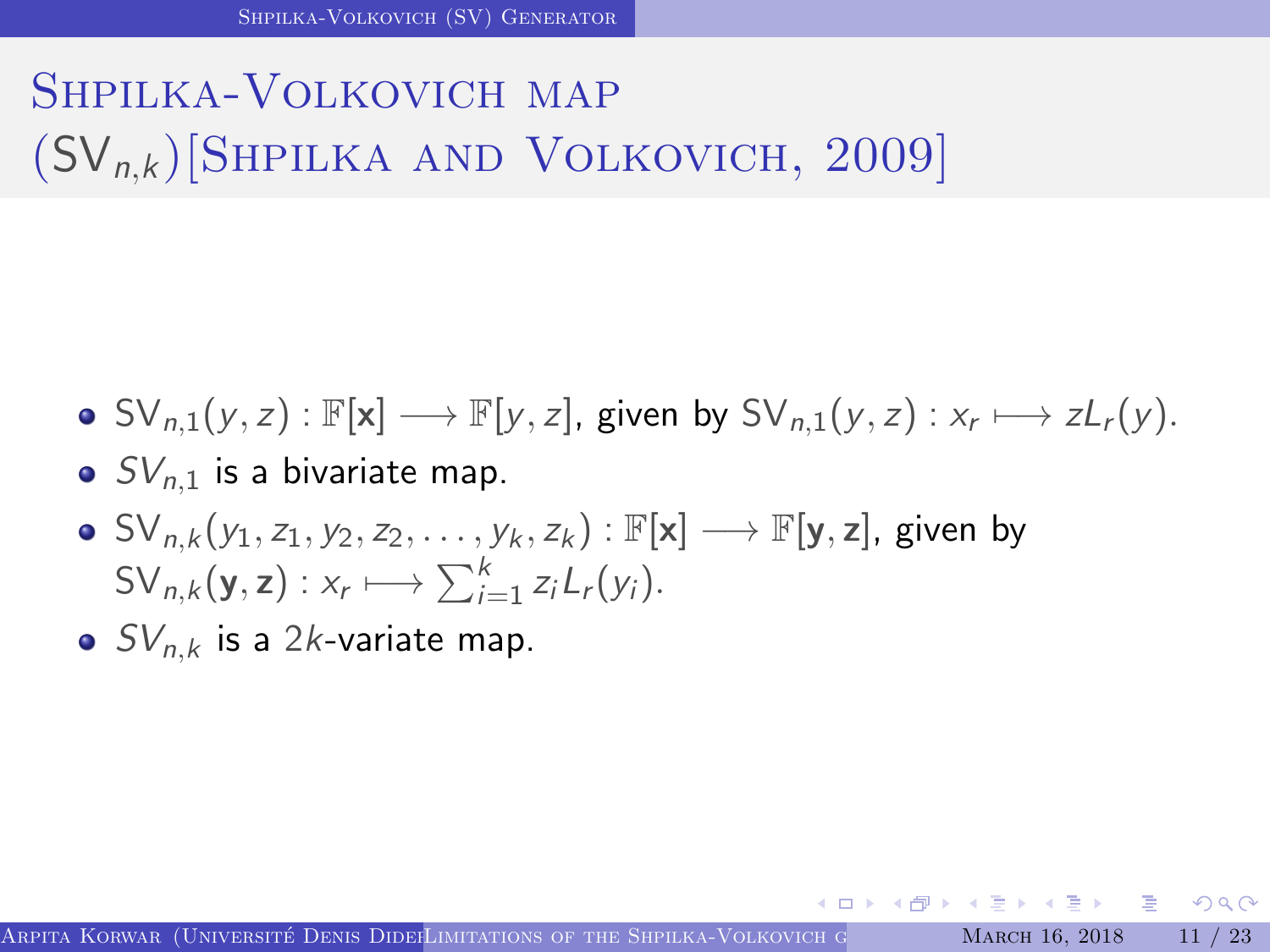## Some properties

- $\mathsf{SV}_{n,k}$  of each  $\mathsf{x}_i$  is a linear form $^1$  in  $\mathsf{z}.$
- $\mathsf{SV}_{n,k}$  is a hitting set generator for  $2^k$ -sparse polynomials.
- $\bullet$  SV<sub>n,k</sub> is a hitting set generator for degree-k polynomials.

 $^1$ constant part of the linear polynomial is 0

Arpita Korwar (Université Denis Dider[Limitations of the Shpilka-Volkovich generator](#page-0-0) March 16, 2018 12 / 23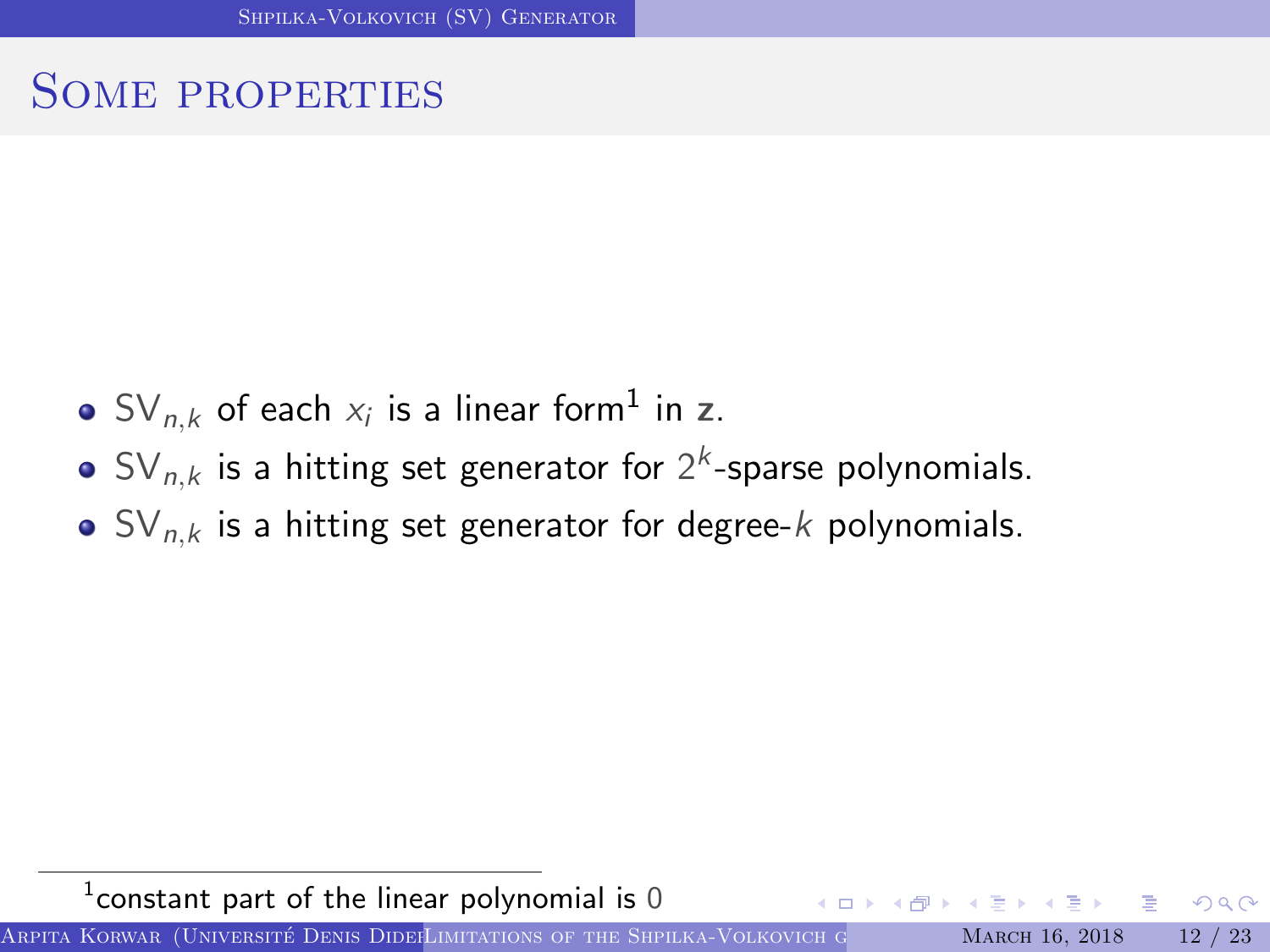## **UESTION**

- We want f such that  $SV_{n,k}(f) = 0$ .
- What is the smallest degree polynomial that evaluates to 0 at  $SV_{n,k}$ ?
- Conjecture: There exists a degree  $k + 1$  multilinear polynomial on  $n = 2k + 1$  variables that maps to 0 on applying SV<sub>n,k</sub>.
- I.e. A multilinear, degree  $k + 1$  annihilating polynomial for  $SV_{n,k}$ exists.

 $\Omega$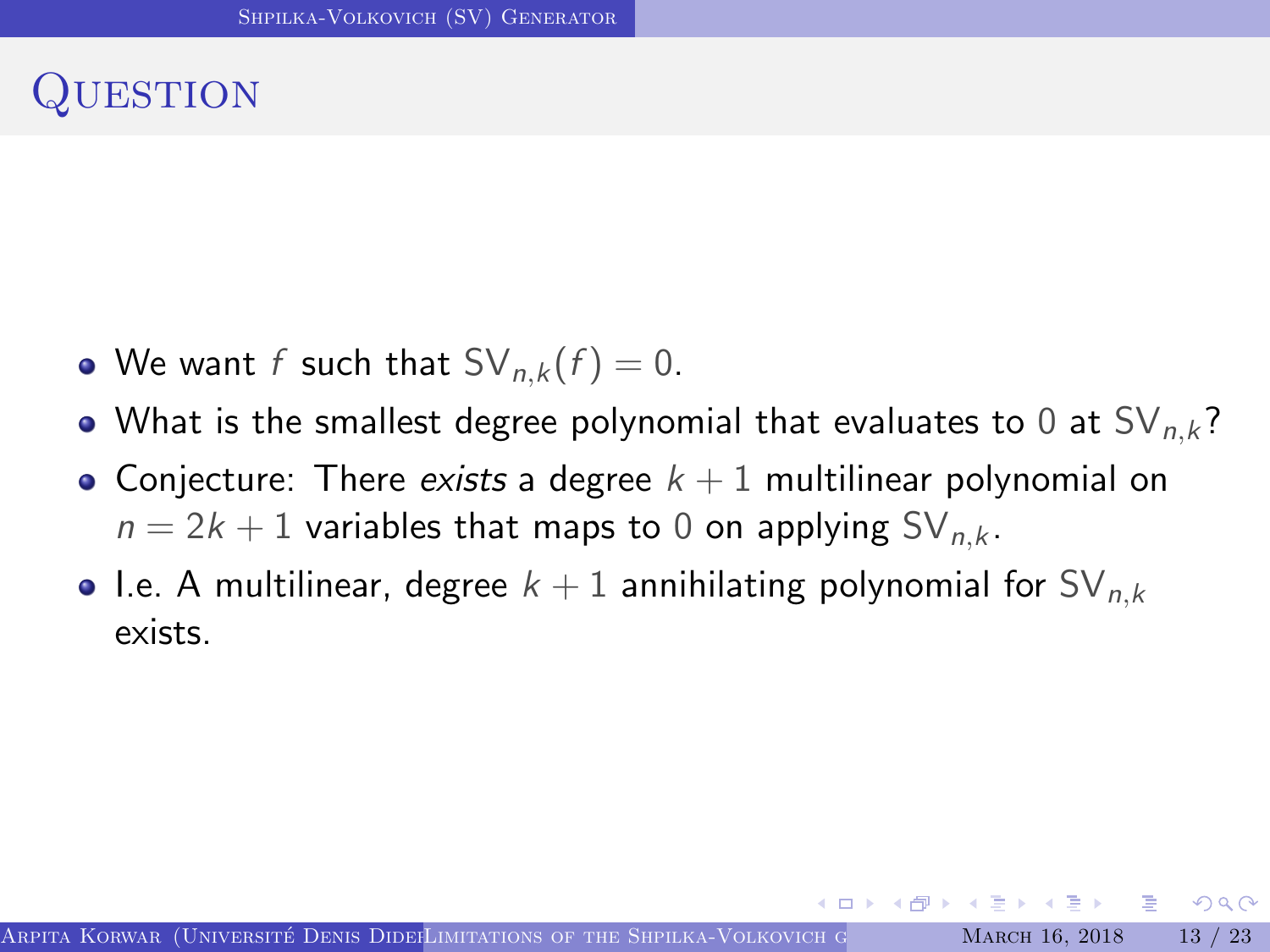# Section 3

# <span id="page-16-0"></span>FINDING THE ANNIHILATING POLYNOMIAL

G.

 $2Q$ 

ミドマミド

**4 ロト 4 何 ト 4**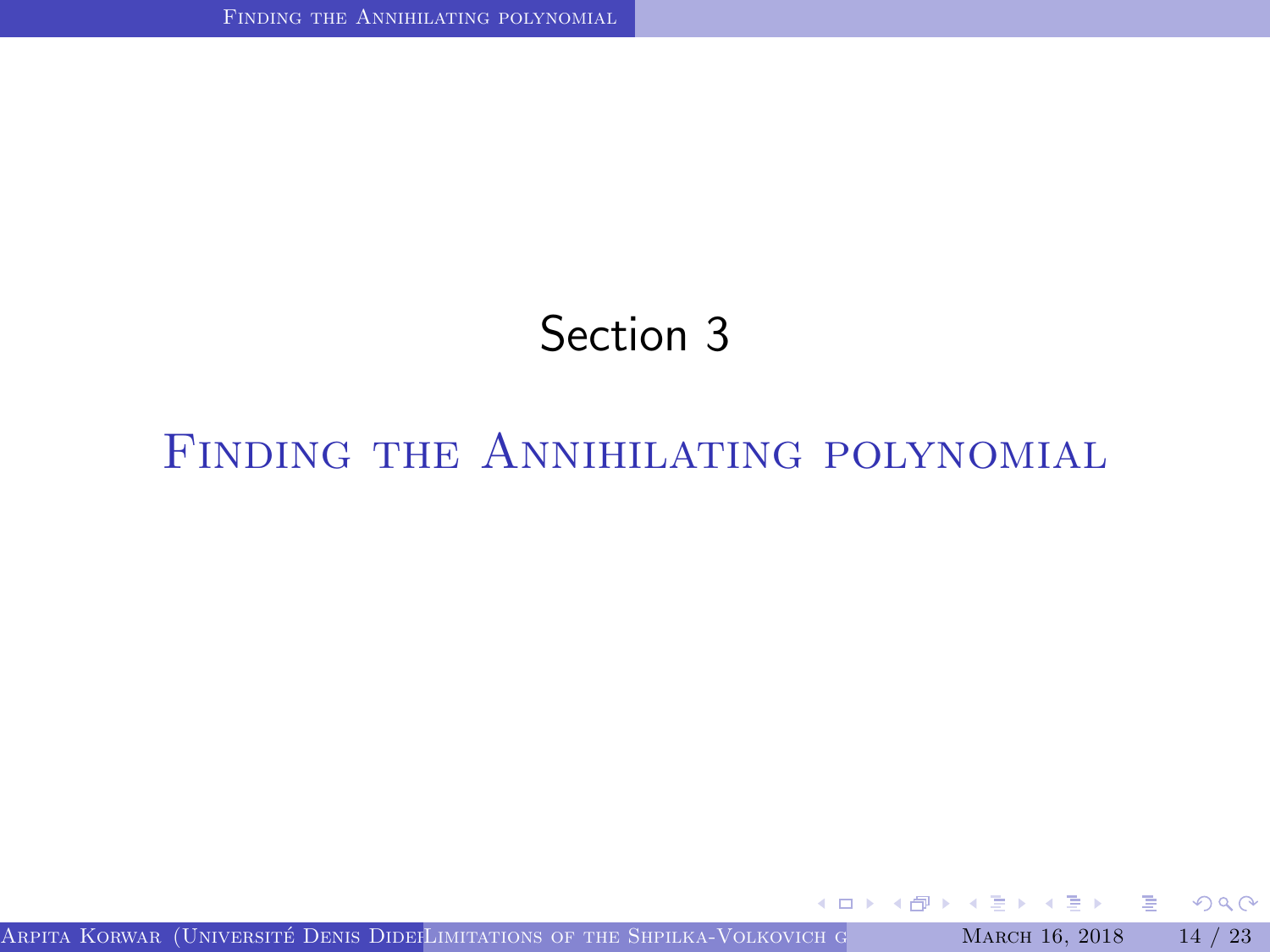# Finding a small annihilating polynomial - **HOMOGENEITY**

o Let

$$
f(x_1,x_2,\ldots,x_n)=\sum_{S:|S|\leq k+1}\gamma_S\prod_{r\in S}x_r.
$$

• Recall that 
$$
SV_{n,k}(\mathbf{y}, \mathbf{z}): x_r \longmapsto \sum_{i=1}^k z_i L_r(y_i)
$$
.

- The polynomial  $SV_{n,k}(f)$  can be seen as a polynomial in  $\mathbb{F}[y][z]$ .
- After the map is applied, the z-degree of a degree-d monomial is d.
- $\bullet$  So, without loss of generality, f is homogeneous.

$$
f(x_1,x_2,\ldots,x_n)=\sum_{S:|S|=k+1}\gamma_S\prod_{r\in S}x_r.
$$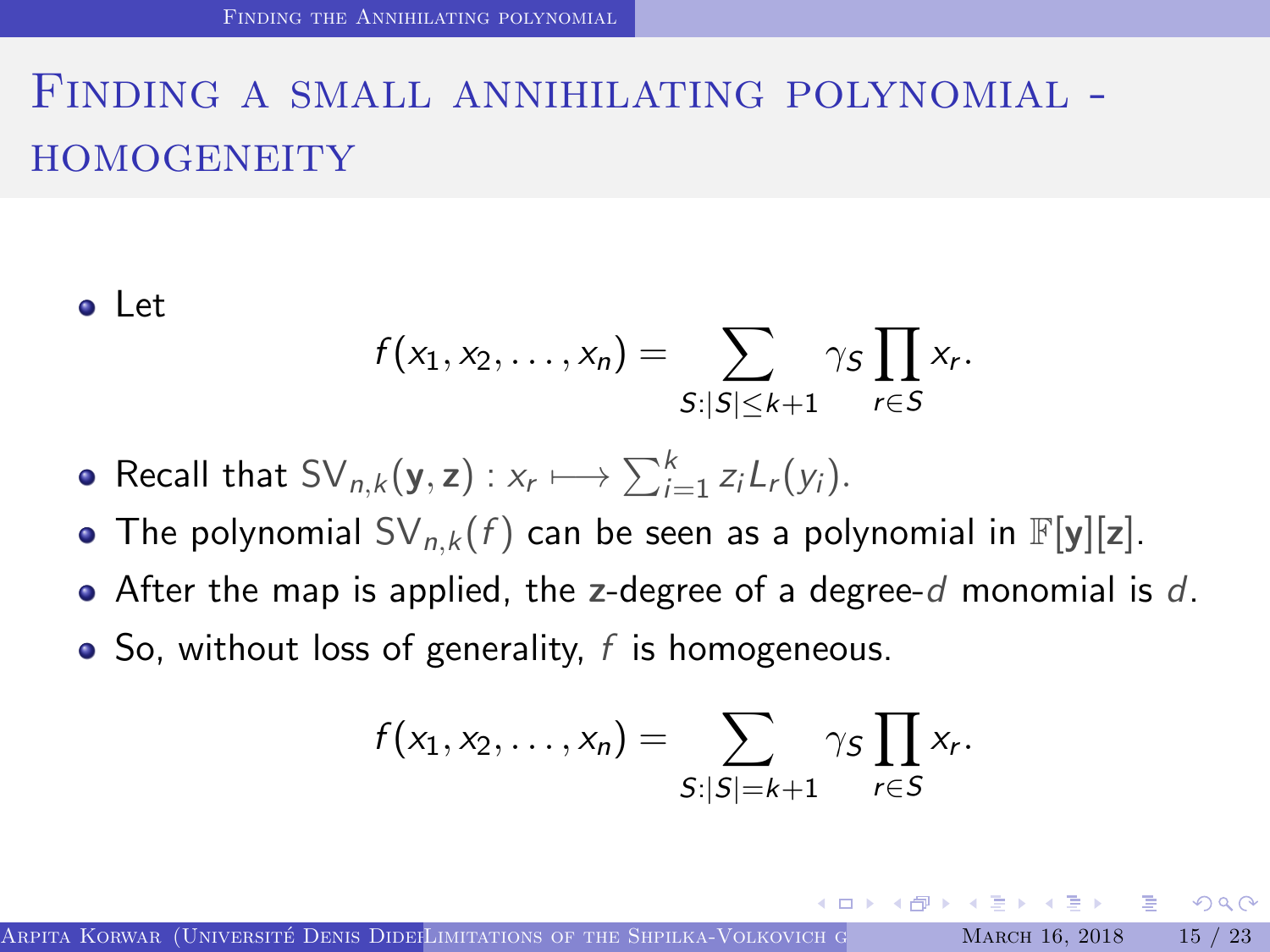#### COEFFICIENTS OF EACH MONOMIALS

- The coefficient of any such monomial after the map should be 0.
- This gives a set of linear constraints on  $\gamma$ ss.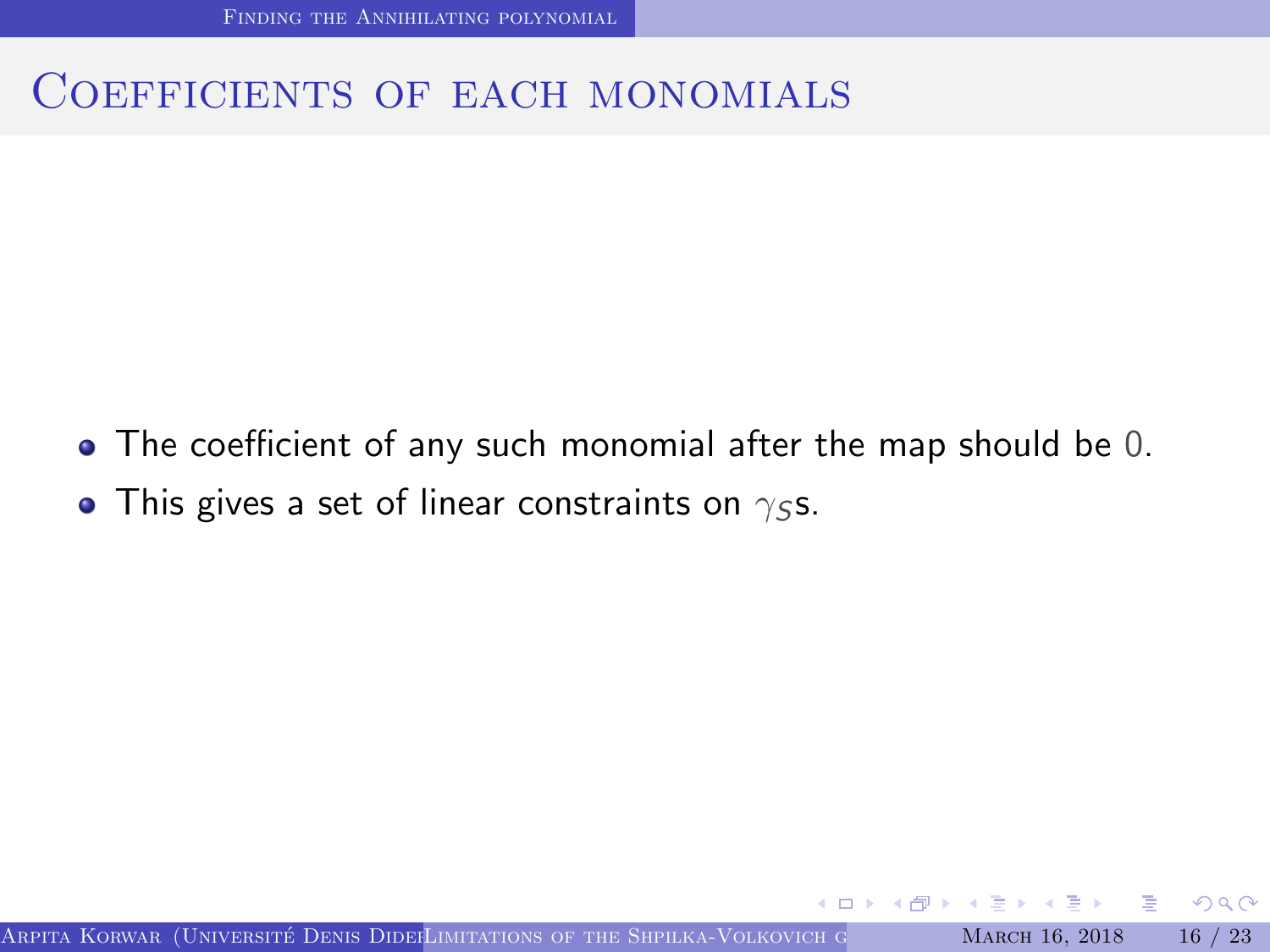#### ... AFTER SOME CALCULATIONS

After cleaning the conditions on the coefficients, our problem reduces to finding  $(\alpha_R)_{R:|R|=k}$  such that the following linear constraints are satisfied:

$$
\forall S \subseteq [n], |S| = k - 1 : \sum_{R : |R| = k, S \subseteq R} \alpha_R = 0
$$

and

$$
\sum_{R:|R|=k,S\subseteq R}a_{R\setminus S}\cdot \alpha_R=0.
$$

• E.g. when  $k = 1$ ,  $n = 2k + 1 = 3$ . Then, we want to find  $(\alpha_1, \alpha_2, \alpha_3)$ such that  $\sum \alpha_i = 0$  and  $\sum a_i \cdot \alpha_i = 0.$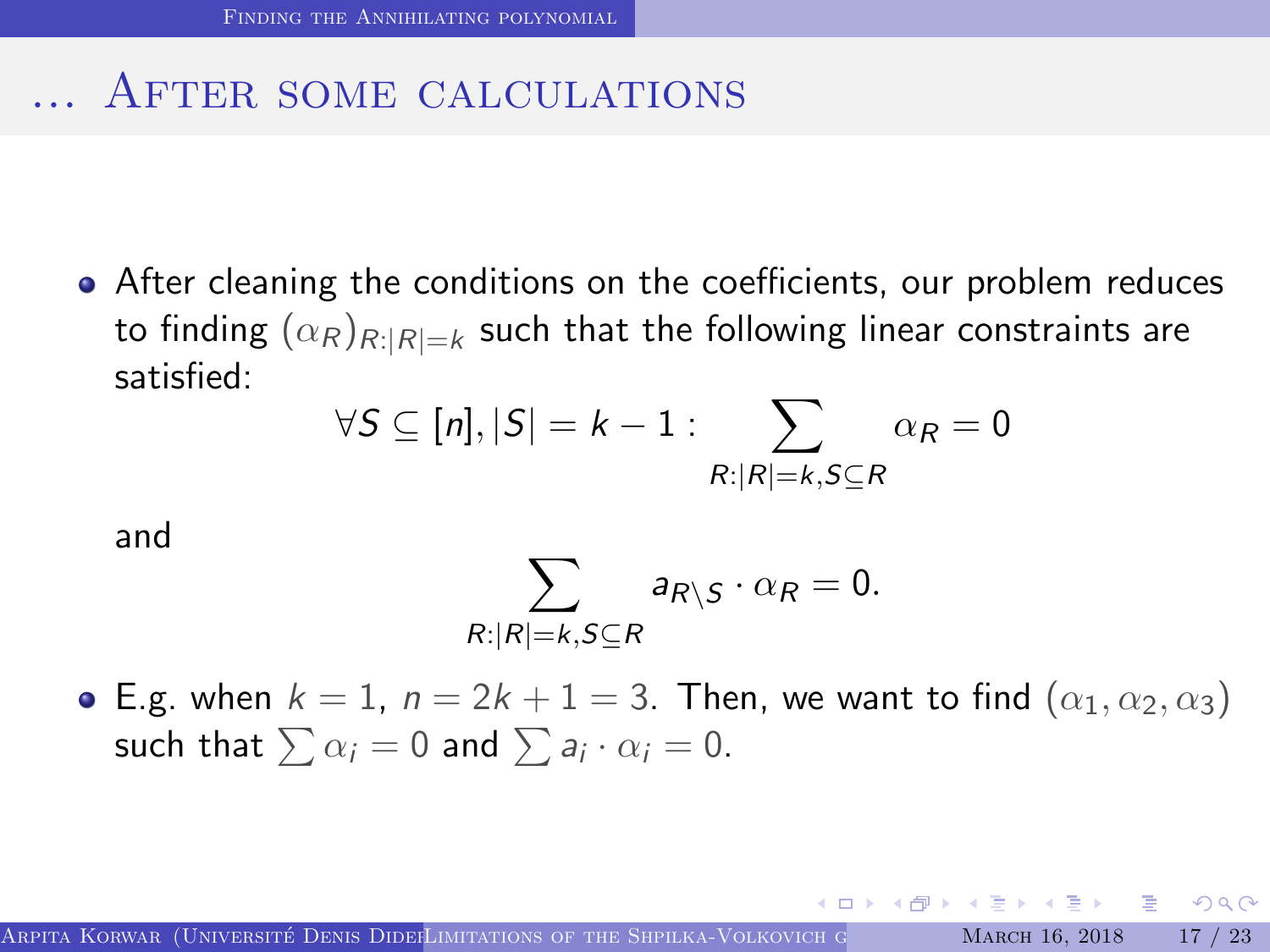• The  $(\alpha_R)_{R}$ s that satisfy the first set of constraints are nullvectors of the *inclusion matrix* M with the rows indexed by  $\{S : |S| = k - 1\}$ and the columns indexed by  $\{R : |R| = k\}$  with

$$
M_{S,R} = \begin{cases} 1 \text{ if } S \subseteq R, \\ 0 \text{ otherwise.} \end{cases}
$$

• The  $(\alpha_R)_R$ s that satisfy the second set of constraints are null vectors of N, where

$$
N_{S,R} = \begin{cases} a_{R\setminus S} & \text{if } S \subseteq R, \\ 0 & \text{otherwise.} \end{cases}
$$

• When  $k = 1$ ,  $n = 2k + 1 = 3$ .

 $M = \begin{bmatrix} 1 & 1 & 1 \end{bmatrix}$ 

and

$$
N=[a_1 \quad a_2 \quad a_3].
$$

 $\Omega$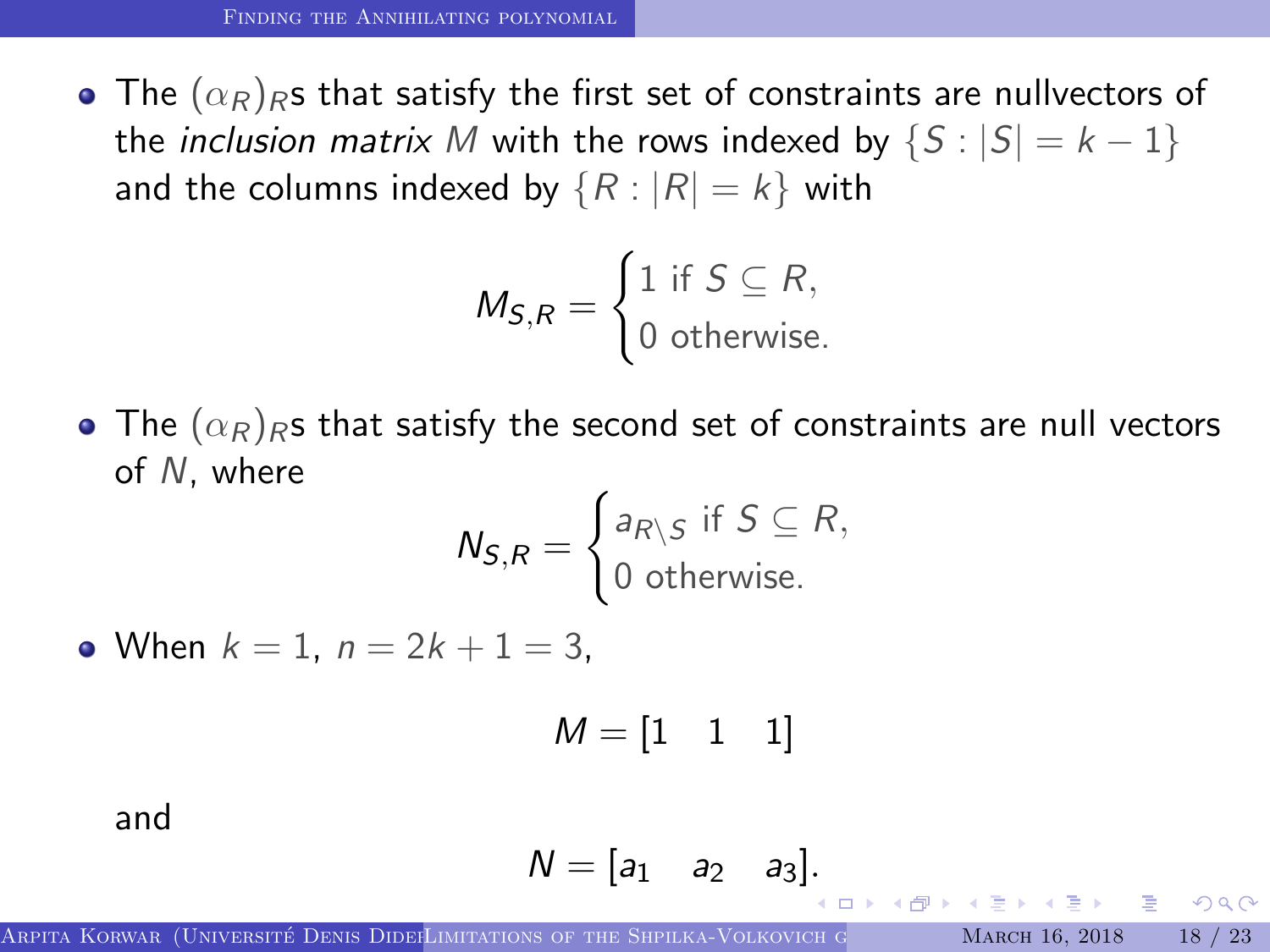- $N = D'MD$ , where
	- $D'$  is a  $\binom{[n]}{k-1}$  diagonal matrix.  $D'_{S,S} = \prod_{i \in S} 1/a_i = 1/a_S$ .
	- D is a  $\binom{[n]}{k}$  diagonal matrix.  $D_{R,R} = \prod_{i \in R} a_i = a_R$ .
- $D'$  does not affect the nullvector of N.
- Hence, we need to show that

$$
\mathcal{N}(M) \cap \mathcal{N}(MD) \neq \emptyset.
$$

 $\mathcal{N}(M)$  has dimension  $\binom{n}{k}$  $\binom{n}{k} - \binom{n}{k-1}$  $\binom{n}{k-1}$  and has been described by [\[Graham et al., 1980\]](#page-26-4) and others.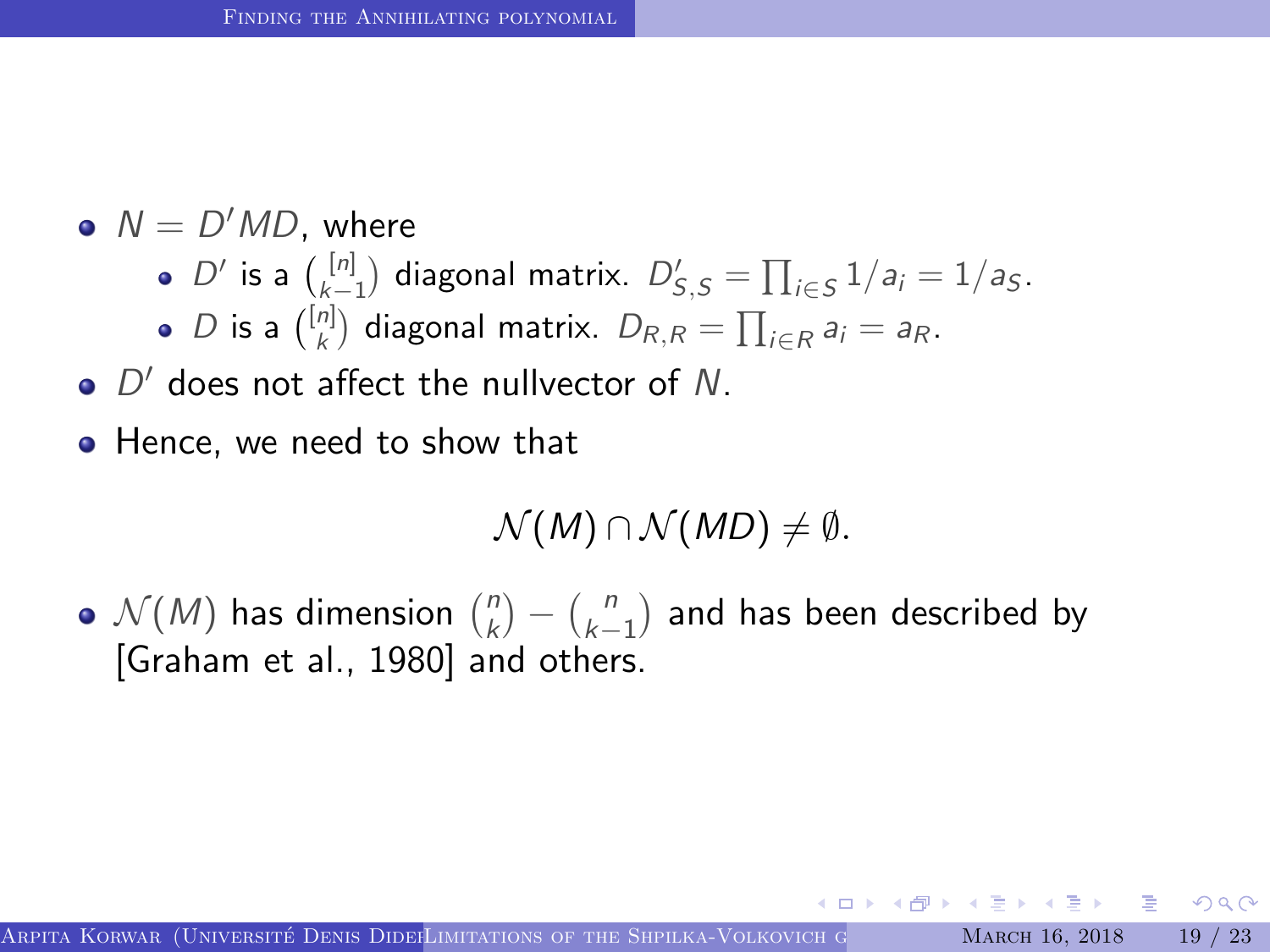# [GRAHAM ET AL., 1980]

- Some notation [\[Graham et al., 1980\]](#page-26-4):
	- View the nullvector as a multilinear homogeneous polynomial of degree k.
	- $\sum_R \alpha_R x_R$ . • Take *n* variables  $\{x_1, x_2, \ldots, x_n\}$ . With a vector  $(\alpha_R)_R$ , associate
	- Define

.

$$
g(x_1, x_2, \ldots, x_n) = (x_1 - x_2)(x_3 - x_4) \cdots (x_{2k-1} - x_{2k})
$$

• Lemma[\[Graham et al., 1980\]](#page-26-4)

$$
\mathcal{N}(M) = \text{span} \left\{ g^{\sigma} | \sigma \in \mathcal{S}_n \right\}
$$

where,  $h^{\sigma}(x_1, x_2, ..., x_n) = h(x_{\sigma(1)}, x_{\sigma(2)}, ..., x_{\sigma(n)}).$ • Thus,  $\mathcal{N}([1 \ 1 \ 1]) = \text{span }\{x_1 - x_2, x_1 - x_3, x_3 - x_2, \ldots\}.$  $\Box \rightarrow \neg \left( \Box \overline{\partial} \rightarrow \neg \left( \Box \right) \rightarrow \neg \left( \Box \right) \right)$ G.  $QQQ$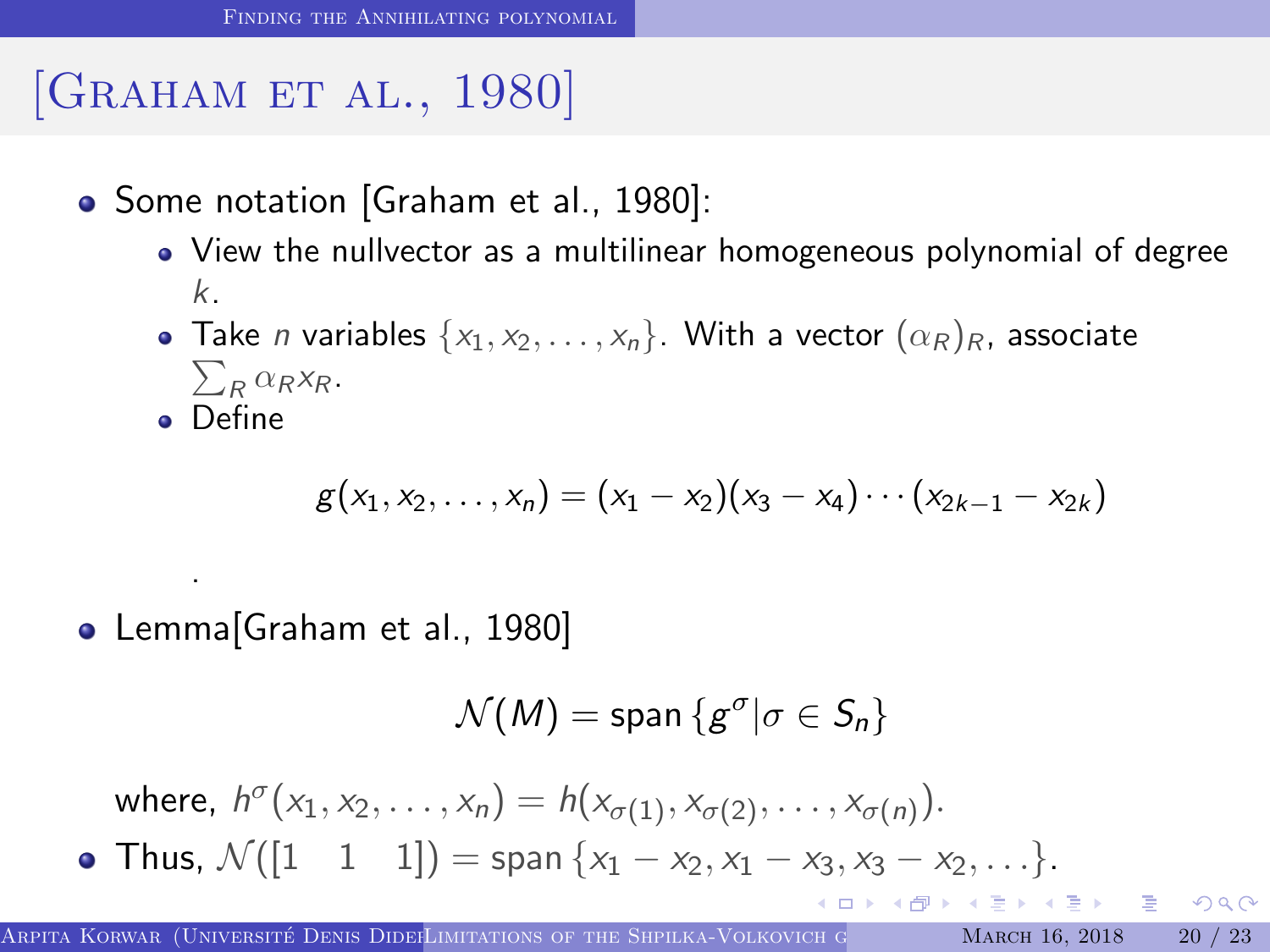- $Mv = MDD^{-1}v.$
- Thus,  $\mathcal{N}(MD) = \text{span } \{ \psi(g^{\sigma}) | \sigma \in S_n \}, \text{ where } \psi: x_i \longmapsto \frac{1}{a_i} x_i.$
- Let  $b_i = \frac{1}{a_i}$  $\frac{1}{a_i}$ .
- Thus,

$$
\mathcal{N}([a_1 \quad a_2 \quad a_3]) = \text{span} \{b_1x_1 - b_2x_2, b_1x_1 - b_3x_3, b_3x_3 - b_2x_2, \ldots\}.
$$

重き マミメ

4 D F

4 F + +

 $\equiv$   $\circ$   $\circ$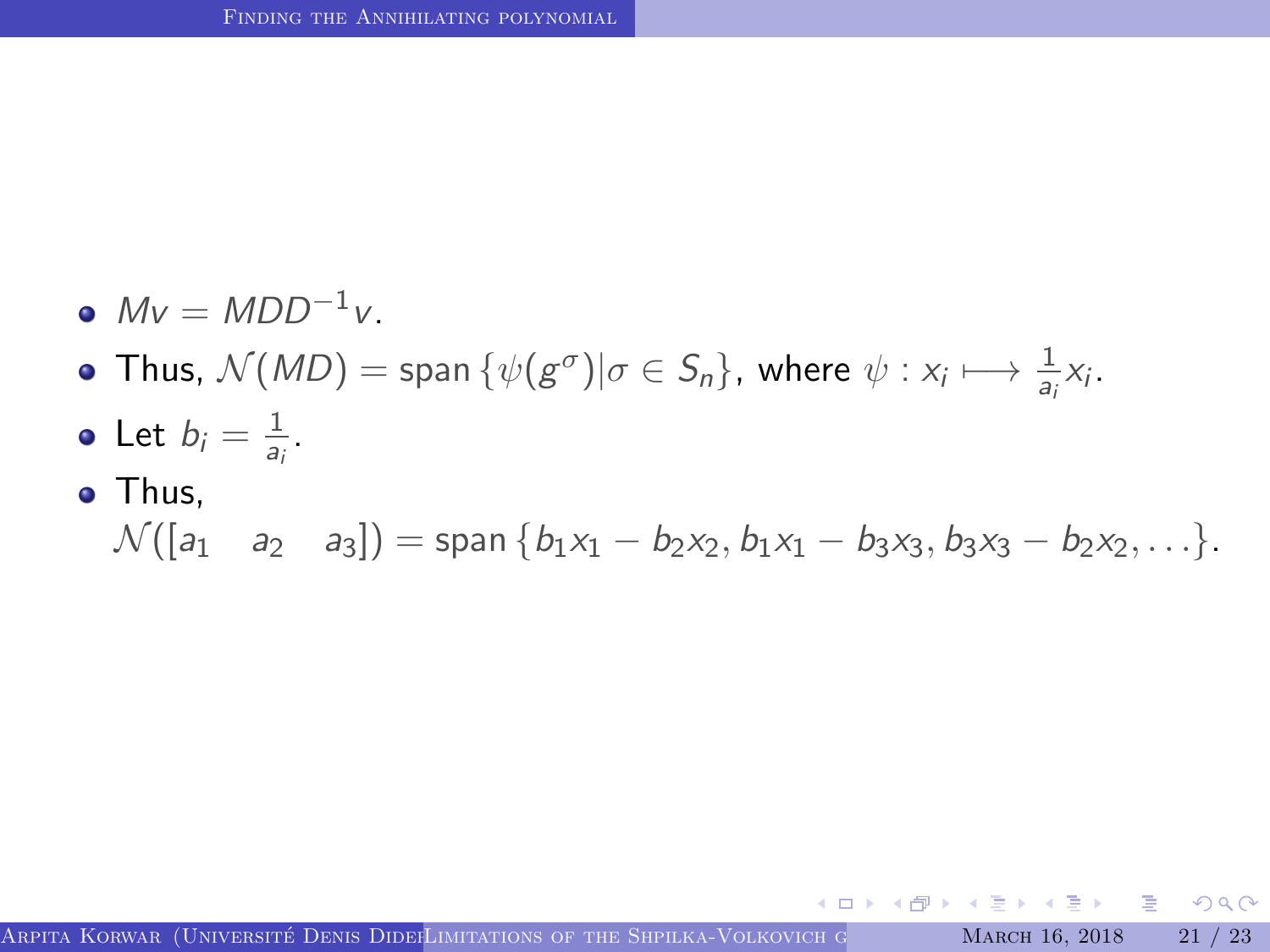• Conjecture: dim $(\mathcal{N}(M) \cap \mathcal{N}(MD)) = 1$ .

• When  $k = 1$ ,  $n = 3$ , this common nullvector is

$$
a_1a_2(x_1 - x_2) + a_2a_3(x_2 - x_3) + a_3a_1(x_3 - x_1)
$$
  
= 
$$
-a_3(a_1x_1 - a_2x_2) - a_1(a_2x_2 - a_3x_3) - a_2(a_3x_3 - a_1x_1).
$$

4 0 8

G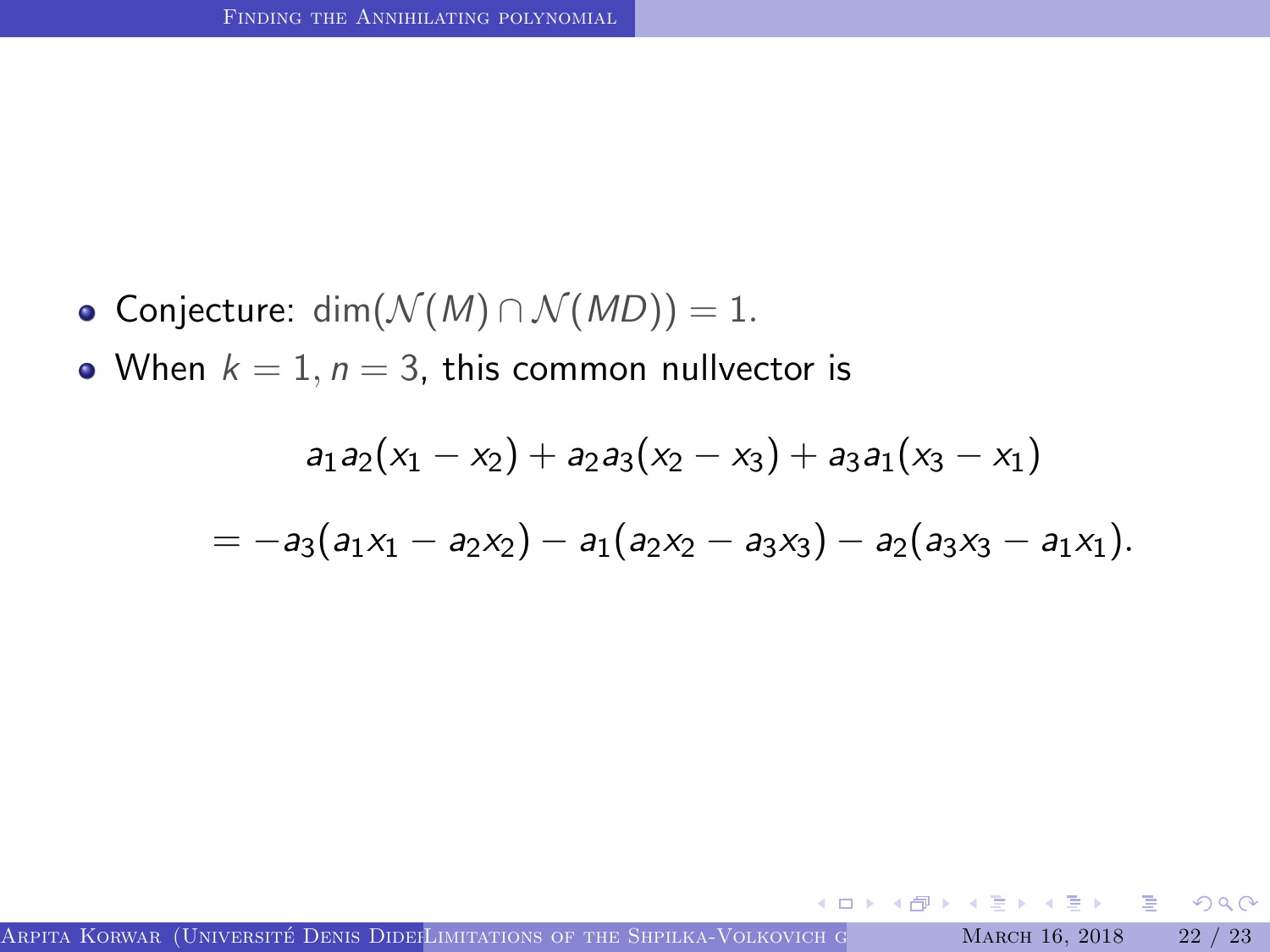# Thank you

**K ロ ト K 伊 ト K** 

ぼう メミう

G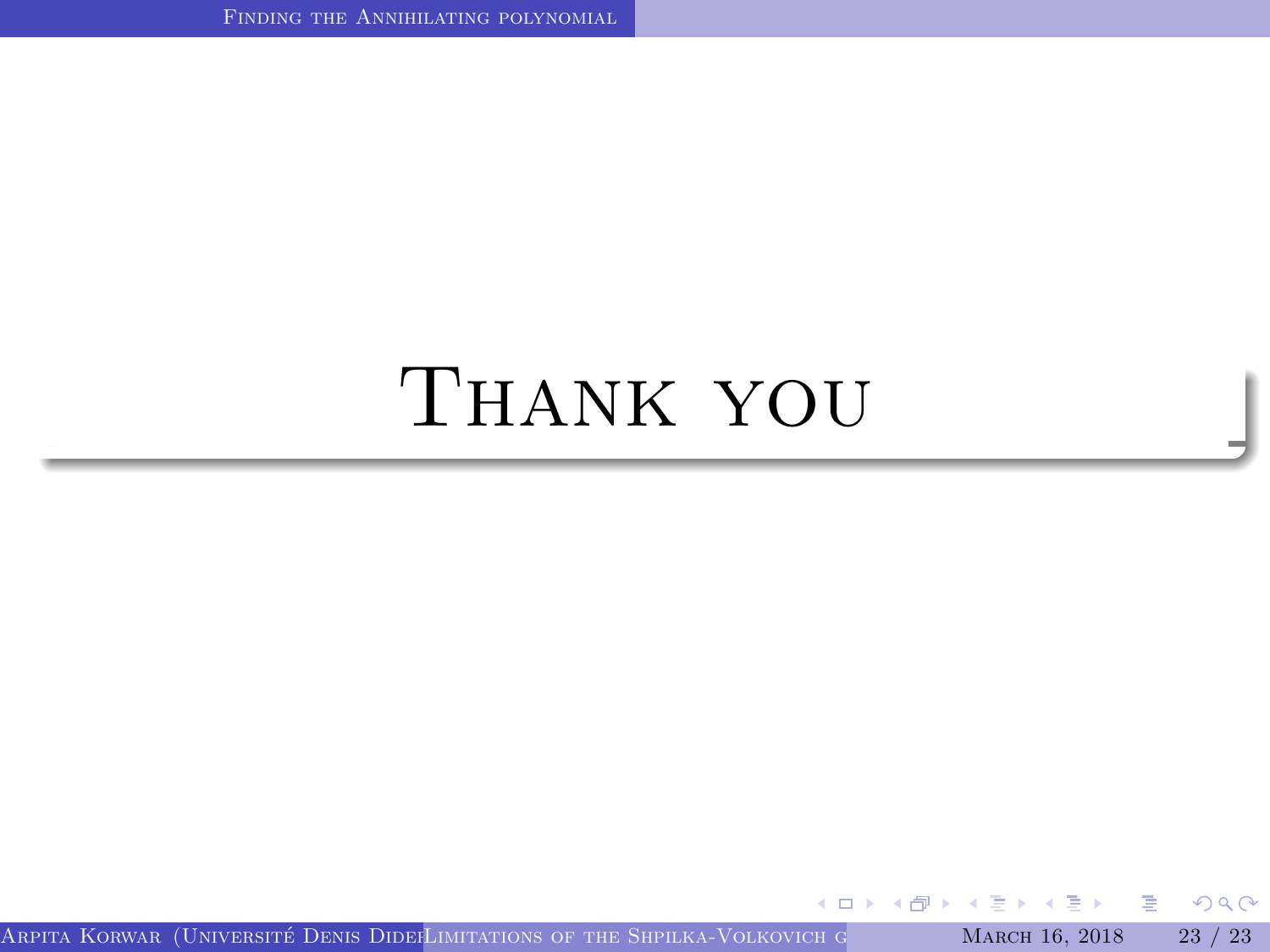#### <span id="page-26-2"></span>Anderson, M., van Melkebeek, D., and Volkovich, I. (2015). Deterministic polynomial identity tests for multilinear bounded-read formulae.

computational complexity, 24(4):695–776.

<span id="page-26-3"></span>Forbes, M. A., Saptharishi, R., and Shpilka, A. (2014). Hitting sets for multilinear read-once algebraic branching programs, in any order.

In Symposium on Theory of Computing, STOC 2014, New York, NY, USA, May 31 - June 03, 2014, pages 867–875.

<span id="page-26-4"></span>

Graham, R. L., y. R. Li:i, S., c, W., and Li, W. (1980). On the structure of t-designs.

SIAM. J. on Algebraic and Discrete Methods, 1:8–14.

<span id="page-26-1"></span>

<span id="page-26-0"></span>Electronic Colloquium on Computational Complexity (ECCC), 23:171.

G.